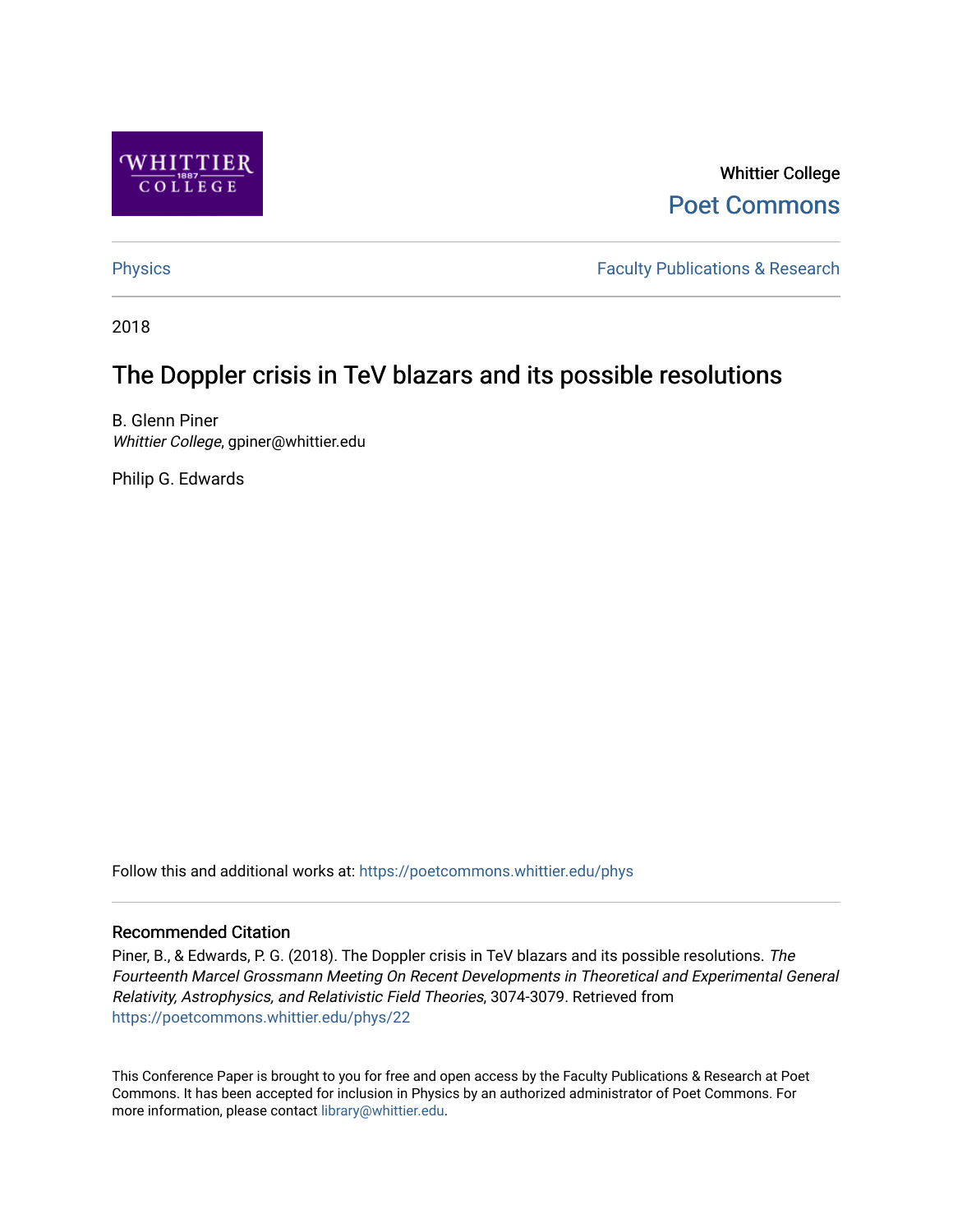# **The Doppler crisis in TeV blazars and its possible resolutions**

B. Glenn Piner

Department of Physics and Astronomy, Whittier College, Whittier, CA 90608, USA E-mail: gpiner@whittier.edu

Philip G. Edwards

CSIRO Astronomy and Space Science, Australia Telescope National Facility, Epping, NSW 1710, Australia E-mail: Philip.Edwards@csiro.au

Different observers have estimated drastically different bulk Lorentz factors and Doppler factors for the jets of the TeV blazars, depending on the method used. On the one hand, rapid variability at high energies on timescales of a few minutes and fits to the spectral energy distributions (SEDs) imply large Doppler factors approaching 100. On the other hand, jet morphologies, kinematics, and brightness temperatures measured from parsec-scale imaging with the Very Long Baseline Array (VLBA) imply at most modest Doppler boosting. Such modest Doppler boosting is also suggested by unification arguments. This so-called Doppler crisis may indicate the presence of structured jets in these sources, with different regions of different Lorentz factors, for example, a fast spine and a slower layer. We discuss the constraints on such structured jet models from our latest observations of these sources with the VLBA.

Keywords: Active galactic nuclei; blazars.

# **1. Introduction**

A variety of recent work in blazar astronomy (for example, Ref. 1) has revealed that there may be only two fundamentally distinct types of relativistic jets from these sources:

- (1) Weak jets resulting from inefficient accretion modes in low-excitation radio galaxies (LERGs) that are seen as high-frequency peaked BL Lac objects (HBLs) when viewed nearly end-on.
- (2) Powerful jets from standard accretion disc systems in high-excitation radio galaxies (HERGs) that are seen as flat-spectrum radio quasars (FSRQs), or as low or intermediate-frequency peaked BL Lac objects (LBLs or IBLs), when viewed nearly end-on.

A key parameter describing any relativistic jet is the jet Doppler factor.<sup>a</sup> While estimates of the jet Doppler factors for the powerful jets tend to be relatively consistent, estimates of the Doppler factors of weak-jet sources can be wildly discrepant depending on the method and the wavelength used, a phenomenon nicknamed the "Doppler crisis".<sup>2</sup> The discrepancy becomes particularly apparent when considering

<sup>&</sup>lt;sup>a</sup>The Doppler factor  $\delta = 1/(\gamma(1 - \beta \cos \theta))$ , where  $\theta$  is the viewing angle,  $\beta = v/c$ , and  $\gamma =$  $(1 - \beta^2)^{-1/2}$  is the bulk Lorentz factor.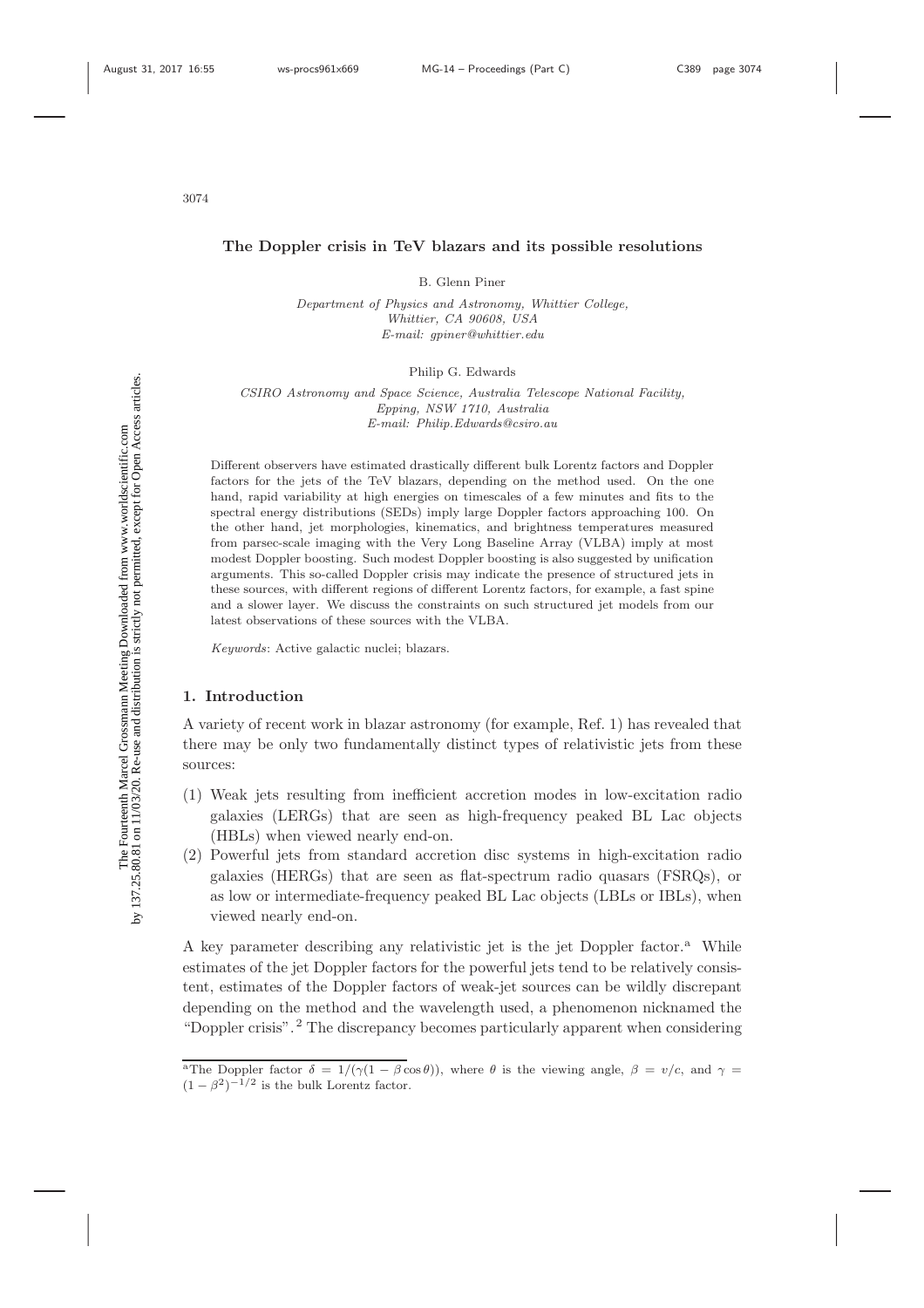these are the so-called TeV blazars. The Doppler crisis indicates that these intrinsically weak jets from the TeV HBLs are likely to be more complex in their internal structure than their more powerful cousins; in this brief review we investigate the evidence and the proposed mechanisms for this.

# **2. High Doppler Factor Estimates**

High Doppler factor estimates for the TeV blazars arise either from fits to the multiwavelength spectra (e.g., Refs. 3, 4, 5), or from constraints imposed by rapid variability. When fitting multiwavelength spectra, the emission model used is important, and the highest Doppler factors are typically obtained using the one-zone synchrotron self-Compton (SSC) model. Some TeV blazars vary in TeV gammarays on timescales as short as a few minutes; causality and opacity arguments then imply Doppler factors approaching  $100<sup>6-8</sup>$  Various specific fast variability scenarios have been considered, but all invoke highly relativistic motion of the gamma-ray emitting plasma. $9-12$ 

the constraints on the Doppler factor that are obtained when observing at very highenergy gamma-rays. To date, about 46 HBLs have been detected at TeV energies by atmospheric Cherenkov telescopes such as H.E.S.S., MAGIC, and VERITAS;

# **3. Low Doppler Factor Estimates**

# **3.1.** *VLBI Imaging*

Many of the low Doppler factor estimates for these sources come from imaging studies; such imaging provides constraints on jet parameters independently of those obtained from spectral fitting or variability arguments. The only way to directly image blazar jets on the parsec-scale is in the radio with VLBI. We have been conducting an observing campaign to produce multi-epoch parsec-scale images of every TeV HBL north of  $-40^\circ$  declination without prior VLBI data, using the Very Long Baseline Array (VLBA). Most TeV HBLs are too faint (correlated flux densities as low as 5 mJy) to be included in other large VLBA programs such as MOJAVE, so separate dedicated observations are needed. We recently published first epoch images of twenty new TeV blazars, <sup>13</sup> and kinematic analyses of multiepoch images is ongoing. Images and calibrated data are available at the project website.<sup>b</sup> A sample VLBA image from this campaign is shown in Figure 1.

Our prior VLBA studies indicated the absence of rapidly moving features in the jets of TeV HBLs; jet components were either nearly stationary or slowly moving ( $\langle \sim 1c$ ).<sup>14</sup> The latest distribution of apparent jet speeds,<sup>c</sup> including eight previously unpublished sources, is shown in Figure 2. These new measurements will be discussed further in a forthcoming publication. With the new apparent speeds, a

<sup>b</sup>www2.whittier.edu/facultypages/gpiner/research/archive/archive.html

<sup>&</sup>lt;sup>c</sup>The apparent jet speed  $\beta_{app} = \beta \sin \theta / (1 - \beta \cos \theta)$ .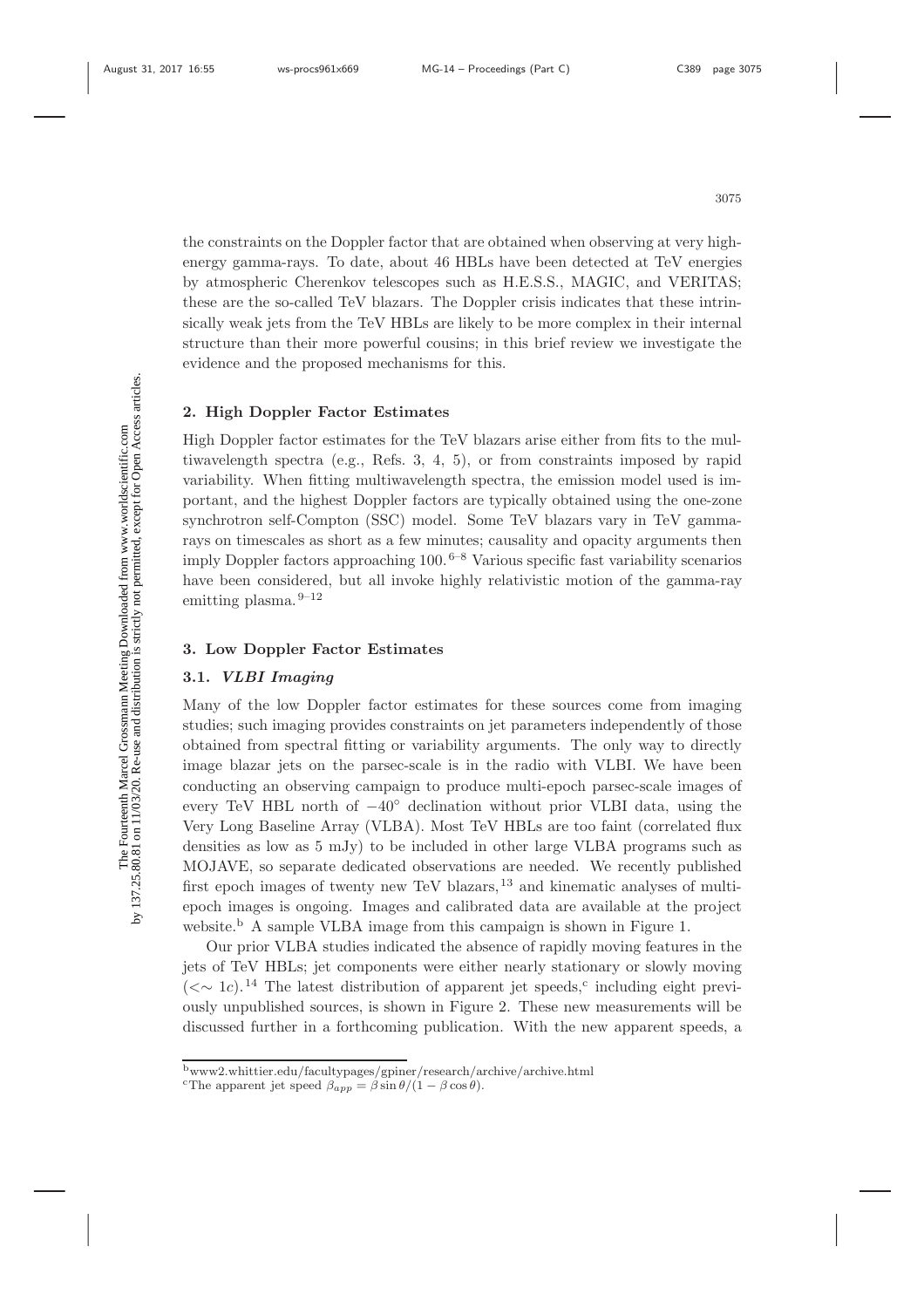

Fig. 1. VLBA image of RGB J0710+591 at 8.4 GHz from 2015 Apr 30. Axes are in milliarcseconds. The lowest contour is three times the rms noise level of 22  $\mu$ Jy beam<sup>-1</sup>, other contours are each a factor of two higher. The peak flux density is 31.5 mJy beam−1. The beam is 1.47 by 1.02 mas at a position angle of  $1.6°$ .

mildly superluminal tail to the distribution is now evident for the first time; however, the majority of the TeV HBLs have peak apparent speeds of only about 1c. Other studies confirm this dearth of fast-moving components, even after powerful flares.<sup>15</sup> If such slow apparent speeds are combined with the high Doppler factors implied by the TeV data to solve for  $\Gamma$  and  $\theta$ , then very small viewing angles  $(\theta \ll 1^{\circ})$ result. Such small viewing angles imply tiny opening angles, huge linear sizes, and huge numbers of parent objects, showing that the combination of *both* high Doppler factor and slow apparent speed in the same jet region is unphysical. If we instead assume realistic viewing angles of a few degrees, then the observed apparent speeds imply only modest Lorentz and Doppler factors of a few.

If the VLBI core can be resolved, then the brightness temperature of the core also provides an indicator of the amount of Doppler boosting. Measurements of core brightness temperatures in TeV  $HBLs<sup>13</sup>$  do not actually require any Doppler boosting to reduce their values below measured intrinsic limits.<sup>16</sup> Other indicators of low Doppler factors and Lorentz factors in TeV HBLs from VLBI imaging include measurements of core to extended flux ratios<sup>17</sup>, and jet morphologies consisting of large opening angles and patchy uncollimated structure beyond a few parsecs from the core, suggestive of low-momentum outflows (see Figure 1). The lack of detection of counterjets in the VLBI images for any TeV  $HBL^{13,18}$  requires that the Doppler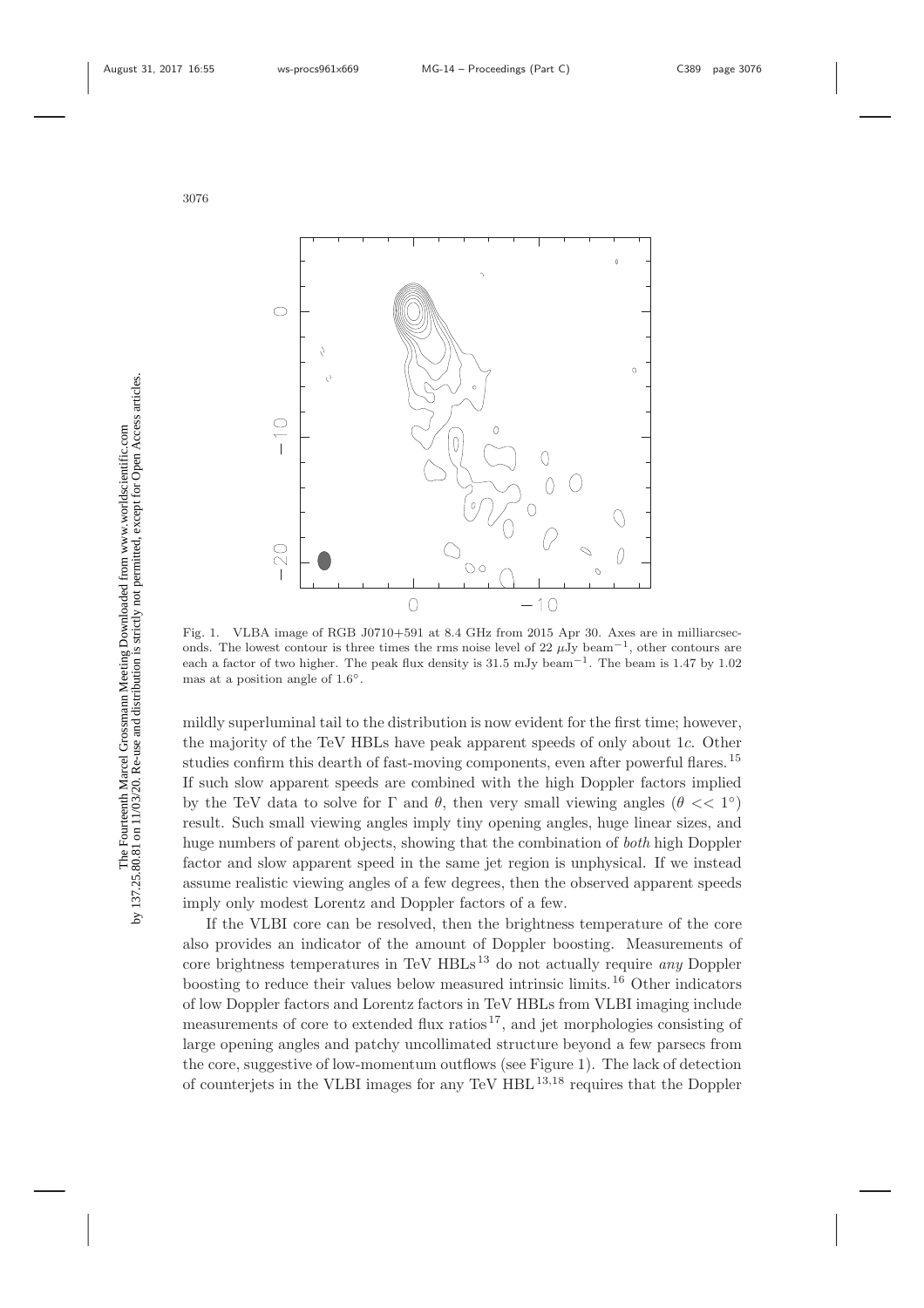

Fig. 2. Histogram of the fastest apparent jet speed in each of the 19 TeV HBLs studied in our program to date. New sources with previously unpublished speeds are shown in yellow (8 sources). Sources previously published in Ref. 14 are shown in blue (11 sources).

factor cannot be arbitrarily low, and values of  $\delta$  and  $\Gamma$  of a few are most consistent with the combined VLBI data.

### **3.2.** *Unification*

Work attempting to unify weak-jet sources such as HBLs with their putative FR I parent objects also requires lower Doppler factors and Lorentz factors than those implied by the TeV observations. Debeaming a prototypical HBL such as Mrk 421 using a single high Lorentz factor results in an object well outside the range of measured FR I properties.<sup>19</sup> Overall, the population of weak-jet sources (HBLs) follow a debeaming curve in the  $(\nu_{\text{peak}}, L_{\text{peak}})$  plane that is much shallower than that of the strong-jet sources.<sup>20</sup> Such a shallow debeaming curve requires a jet with velocity gradients (e.g., a jet with a Lorentz factor that decreases from 15 to 3).<sup>20</sup> Similarly, boosting up the observed properties of an FR I sample results in reasonable 'blazar' properties only when a relatively low Lorentz factor of  $\Gamma \sim 3$  is adopted.<sup>21</sup>

### **4. Possible Resolutions**

An obvious resolution to the Doppler crisis is for multiple Doppler factors to coexist in the same jet on parsec scales through jet velocity structures. One such structure is a jet that decelerates along its length.<sup>22</sup> In such a jet, the fast inner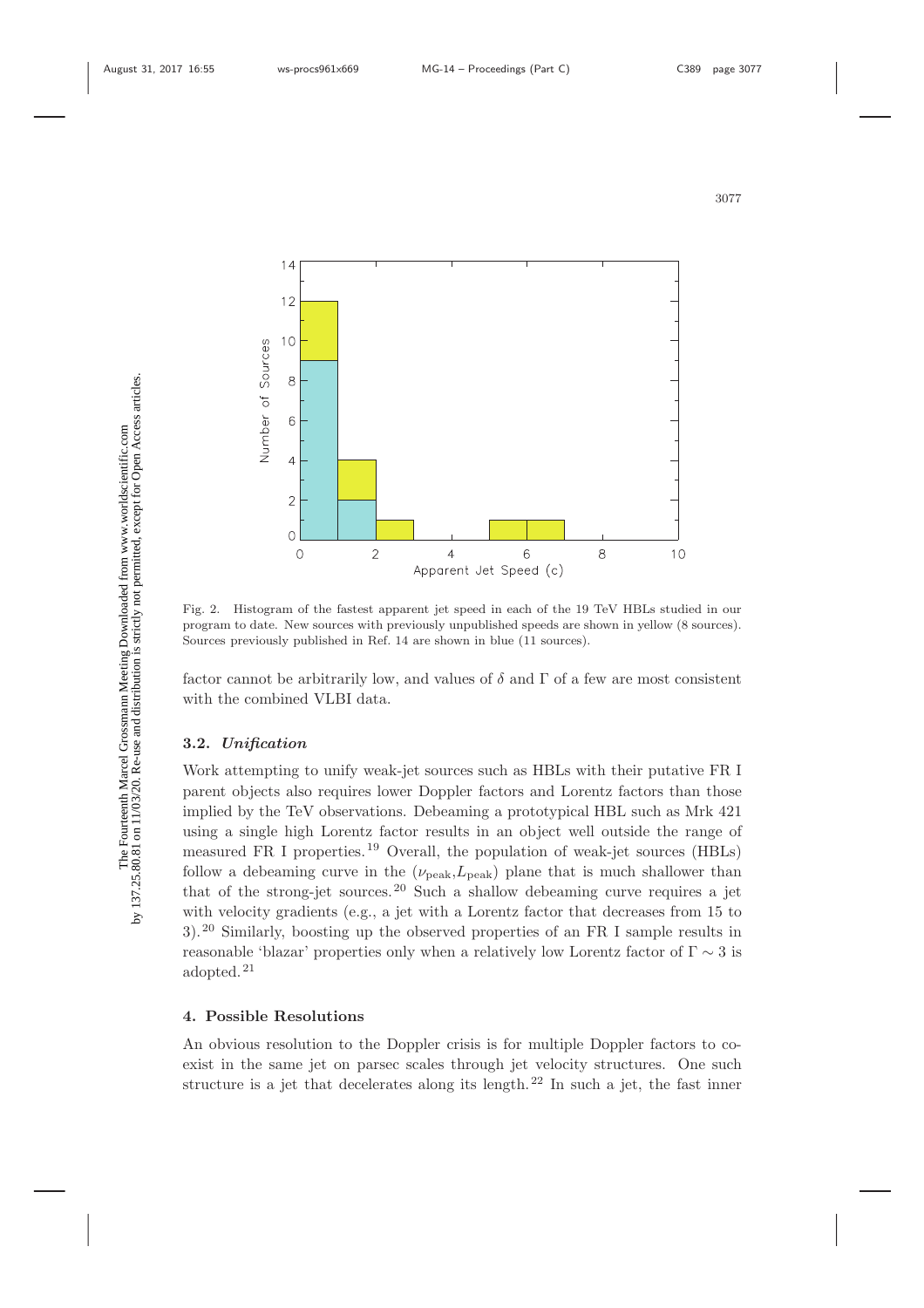part sees blueshifted photons from the slower outer part, reducing the high Lorentz factor required in the fast portion. This is a general feature of models with velocity structures; radiative interaction among the different regions allows the SED to be reproduced without the extremely high Lorentz factors and Doppler factors characterizing single-zone models. Another possible velocity structure is a transverse one with a fast central spine and a slower outer layer. Such structures are expected to form from interaction of the jet with the external medium in weak-jet sources.<sup>23</sup> Radiation from spine-layer jets has been considered by Ref. 24, and they show that radiative interaction between the spine and layer naturally decelerates the spine, producing both radial and transverse velocity structures in the same jet, and physically motivating the deceleration posited by Ref. 22.

If such spine-layer jets are present in the TeV HBLs, then the layer is expected to dominate the radio emission due to its SED shape, even with a lower Doppler factor than the spine.<sup>24</sup> An observational signature of this in VLBI images would be a limb-brightened transverse profile for the jet. We are actively searching for such structures in our current VLBA observations, and we reported two such profiles among the twenty new sources analyzed in Ref. 13. We note that spine-layer structures may be difficult to detect in VLBI images even if they are present; observations must both resolve the region in the radial and transverse directions, and have sufficient sensitivity to faint jet structure. Limb-brightened intensity profiles may also be produced by other mechanisms, such as a helical magnetic field.<sup>25</sup>

Numerous other possible jet velocity structures have also been proposed (some to model a single source) that we cannot describe in detail in this brief review. These include models consisting of multiple blobs,  $26$  fast moving "needles" within the main jet,<sup>9</sup> "minijets" powered by magnetic reconnection events,  $10,27,28$  faster moving leading edges of blobs,  $^{29}$  and many turbulent subregions within the jet.  $^{11,30}$ 

#### **5. Conclusions**

A consistent picture may be emerging that resolves many of the problems associated with the Doppler crisis in TeV blazars. In this picture, the intrinsically weak-lined AGN (the LERGs) have inefficient accretion modes that produce weak jets. Weak jets favor the interaction of the jet walls with the external medium, forming a slow layer. Radiative interaction between the spine and the layer decelerates the spine, and eventually disrupts the jet. Such jets would dominate the X-ray and TeVselected samples because selection in these bands favors rare high-synchrotron peak sources, which are drawn from the low end of the luminosity function where the source density is largest.<sup>1</sup> Continuing analysis of our ongoing VLBA observations will reveal if high-resolution imaging of the full set of TeV HBLs supports this general picture, and will help to clarify the role of other specific models.

Specifying the nature and extent of velocity structures in TeV HBLs is also critical for quantifying any possible neutrino production from these jets. The TeV blazars have been postulated as a potential source of the PeV neutrinos detected by